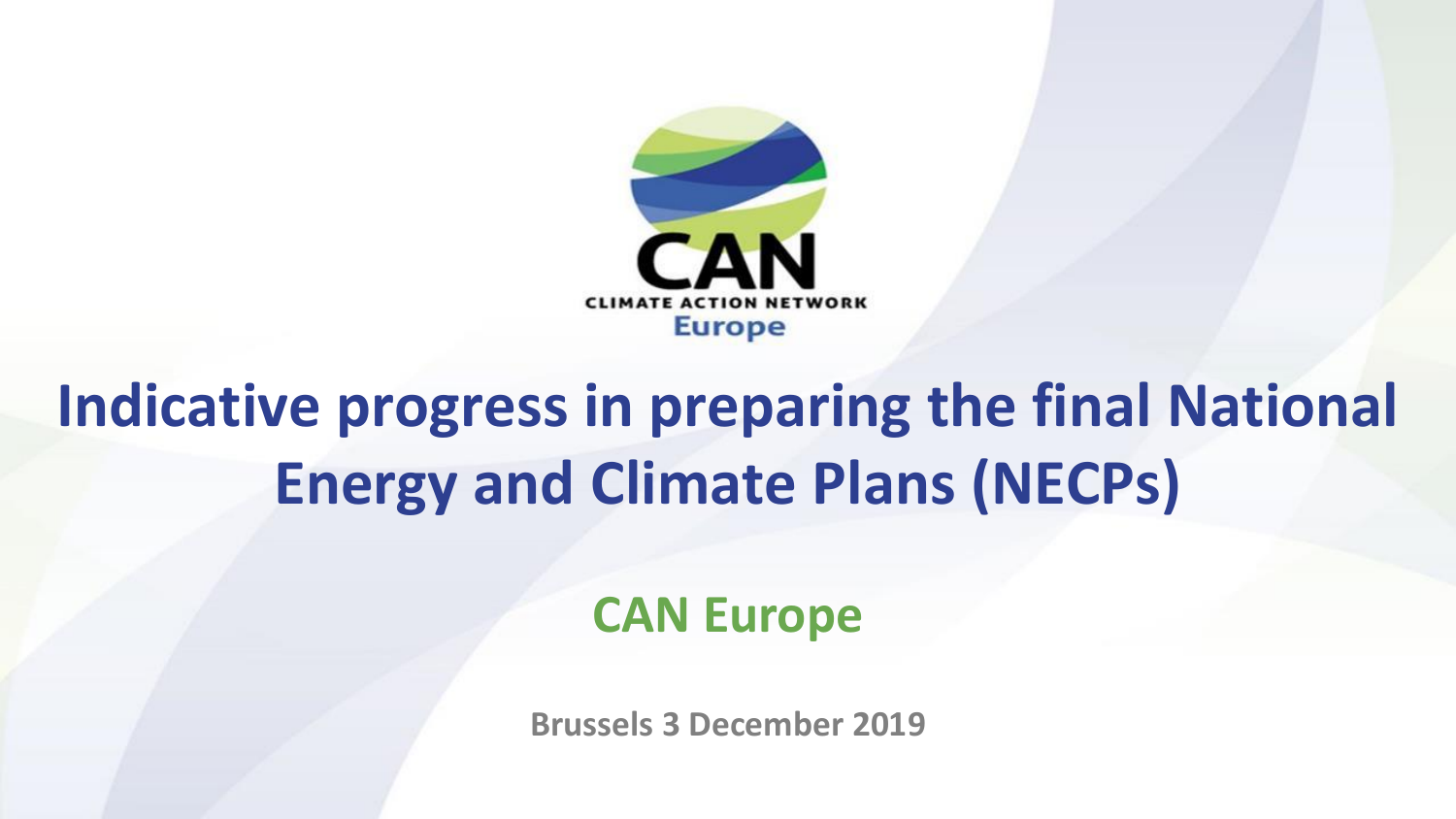# **CAN Europe report on draft NECPs**

Based on the first insights from the draft NECPs, Member States need to:



Increase the level of climate ambition

Go beyond the minimum requirements for renewable energy and energy savings

Develop robust policies and measures to underpin the delivery of the energy transition

Plan for phasing out coal

Ensure climate-proofing of new energy infrastructure

Shift financial flows away from fossil fuels

Ensure public participation and debate

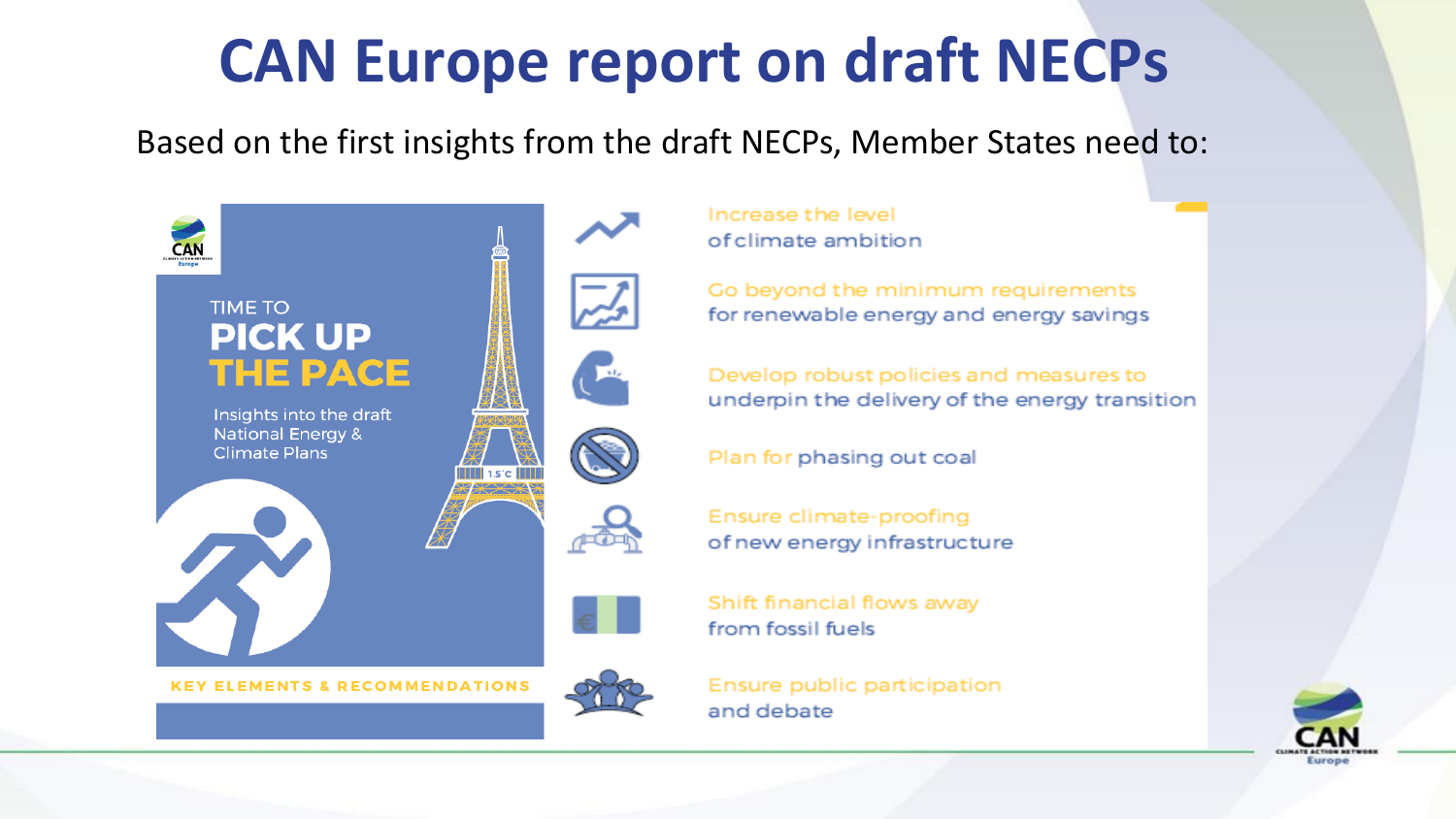#### **CAN Europe report on progress made so far by MS in improving their draft NECPs**



- A snapshot of progress so far
- Covering 22 countries
- Using publicly available information
- information by mid November 2019

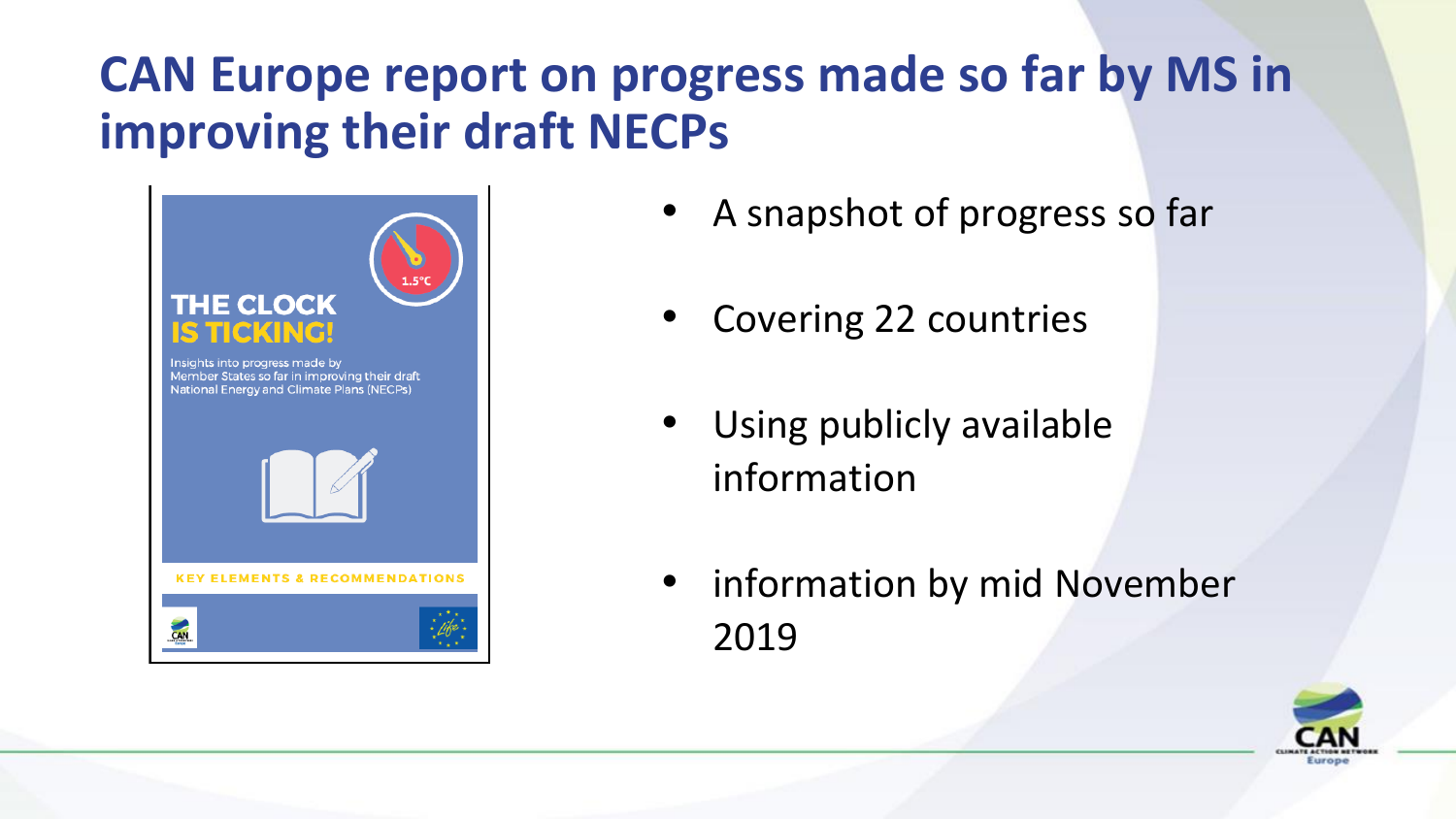## **Indicative progress on climate ambition**

| <b>Country</b>              | <b>Changes</b>                                                                                                                                                             | <b>Comments</b>                                                                                                                                                                                                                                                                                                 |
|-----------------------------|----------------------------------------------------------------------------------------------------------------------------------------------------------------------------|-----------------------------------------------------------------------------------------------------------------------------------------------------------------------------------------------------------------------------------------------------------------------------------------------------------------|
| Denmark                     | Emission projections expected to reflect<br>recent commitments which go far beyond<br>current set targets                                                                  | Based on recent political decisions                                                                                                                                                                                                                                                                             |
| Greece                      | Emission projections expected to most<br>likely be even lower than current<br>projections which already go beyond the<br>set targets                                       | Based on recent political decisions                                                                                                                                                                                                                                                                             |
| Germany,<br>Ireland, Latvia | Most likely updated projections to show<br>decreased emissions but possibly only<br>with a view to achieve the current EU<br>targets                                       | Based on new legislation and<br>measures adopted (the Climate<br>Law/Klimaschutzgesetz and the<br>climate measures programme 2030/<br>Klimaschutzprogramm 2030 in<br>Germany), new action plan proposed<br>(the Climate Action Plan in Ireland) or<br>information from recent version of draft<br>NECP (Latvia) |
| Slovakia.<br>Slovenia       | Updated emission projections which<br>indicate that it is possible to go beyond<br>the set targets with additional measures                                                | Based on information from recent<br>version of draft NECP                                                                                                                                                                                                                                                       |
| Estonia                     | Updated projections which indicate<br>further emission reductions with<br>additional measures but without the<br>possibility to check achievement of the<br>non-ETS target | Based on information from recent<br>version of draft NECP                                                                                                                                                                                                                                                       |
| Austria                     | Currently emissions similar to the<br>previous version of the NECP, waiting for<br>new estimates and projections                                                           | Based on information from recent<br>version of draft NECP                                                                                                                                                                                                                                                       |

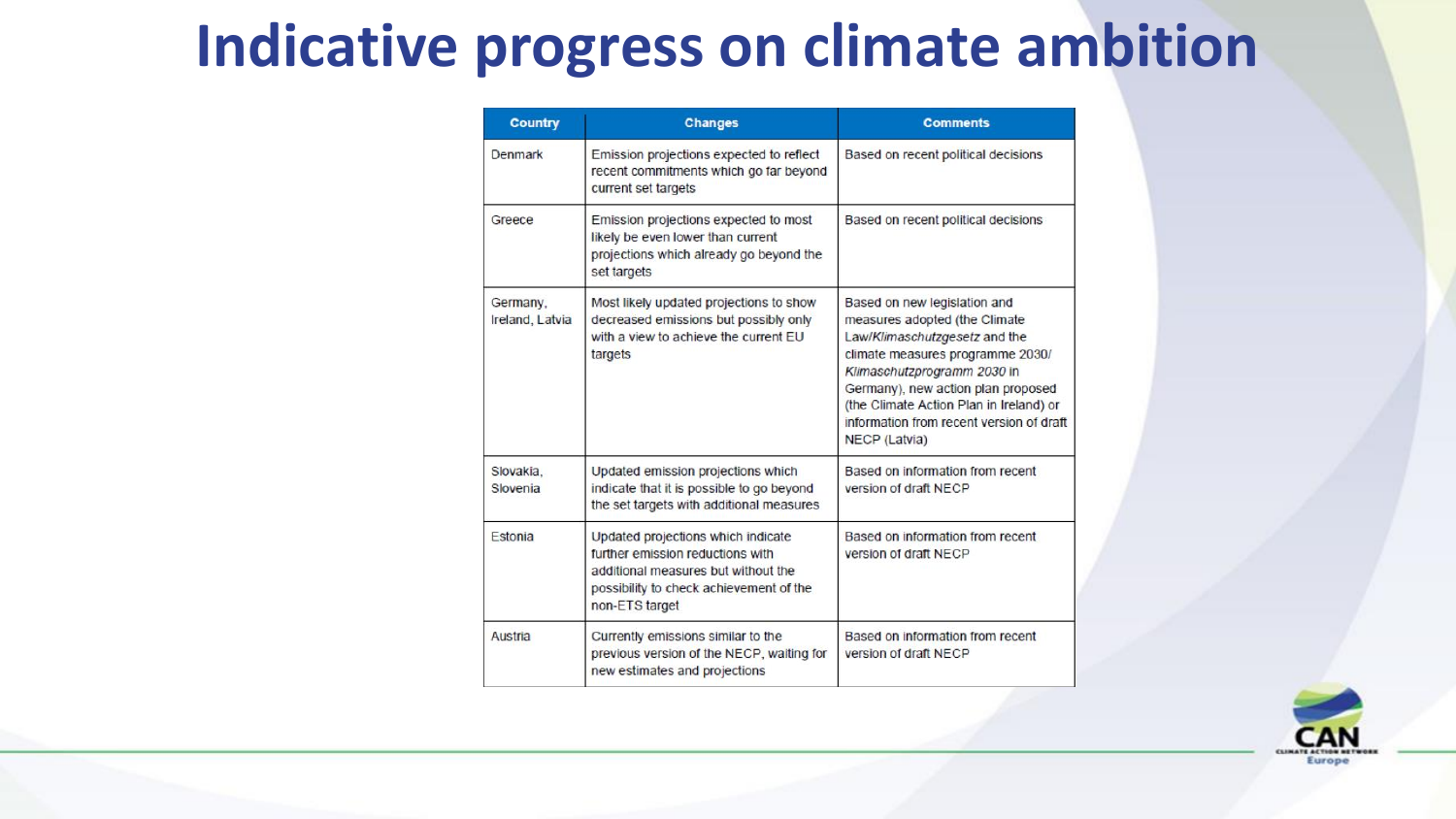#### **Indicative progress on renewable energy contributions**



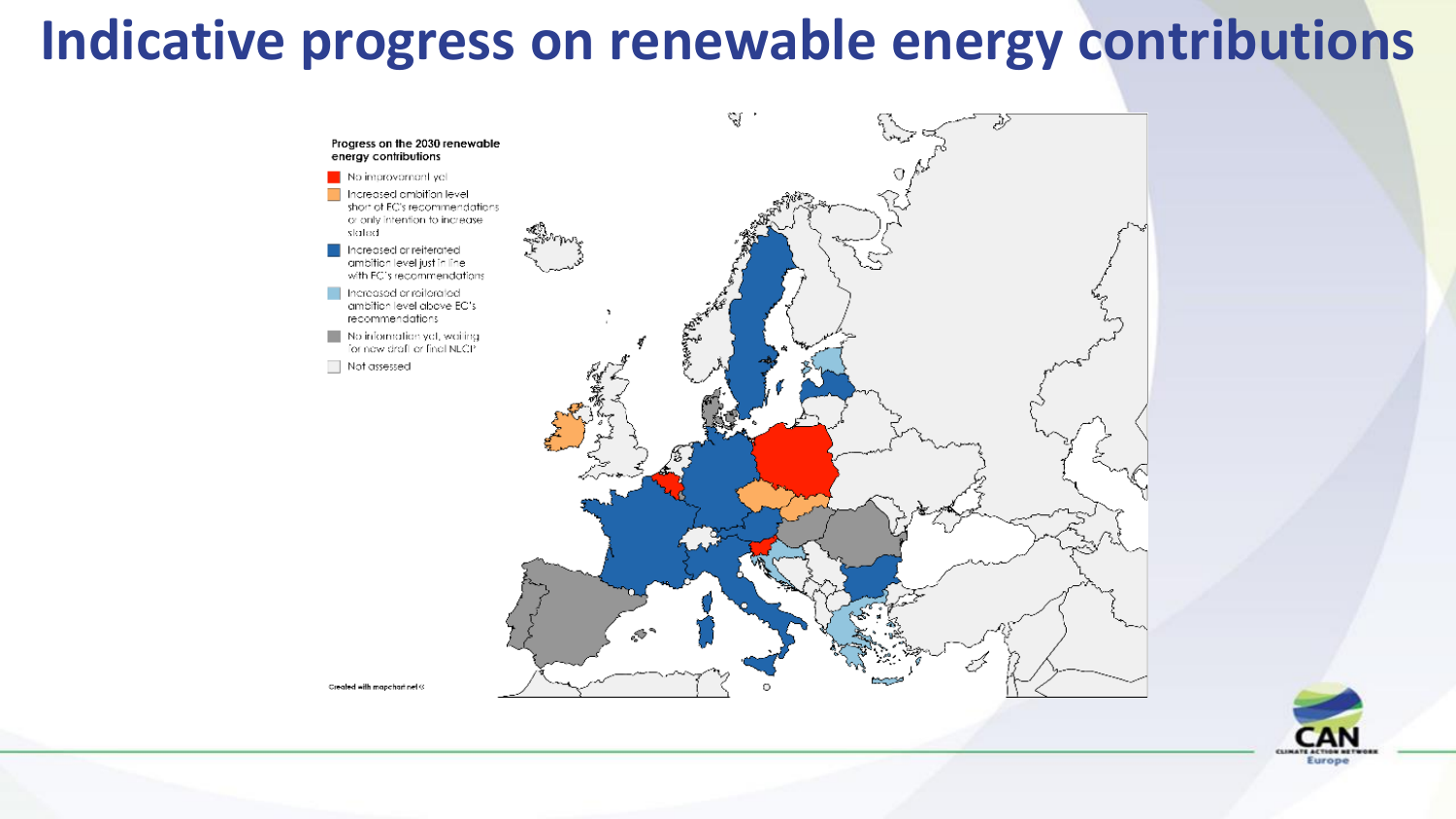#### **Indicative progress on energy efficiency contributions**



Europe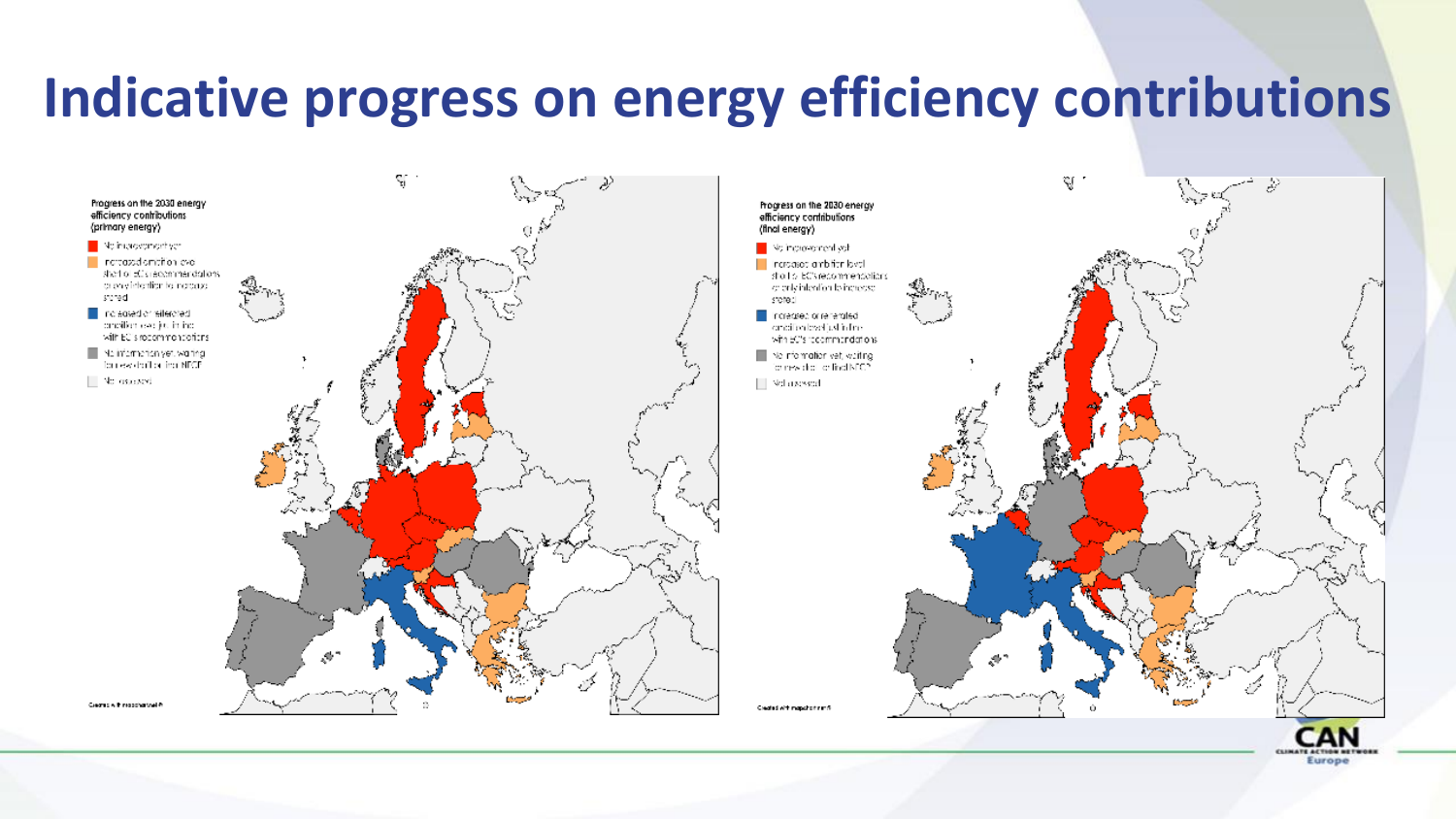#### **Indicative progress on policies and measures**



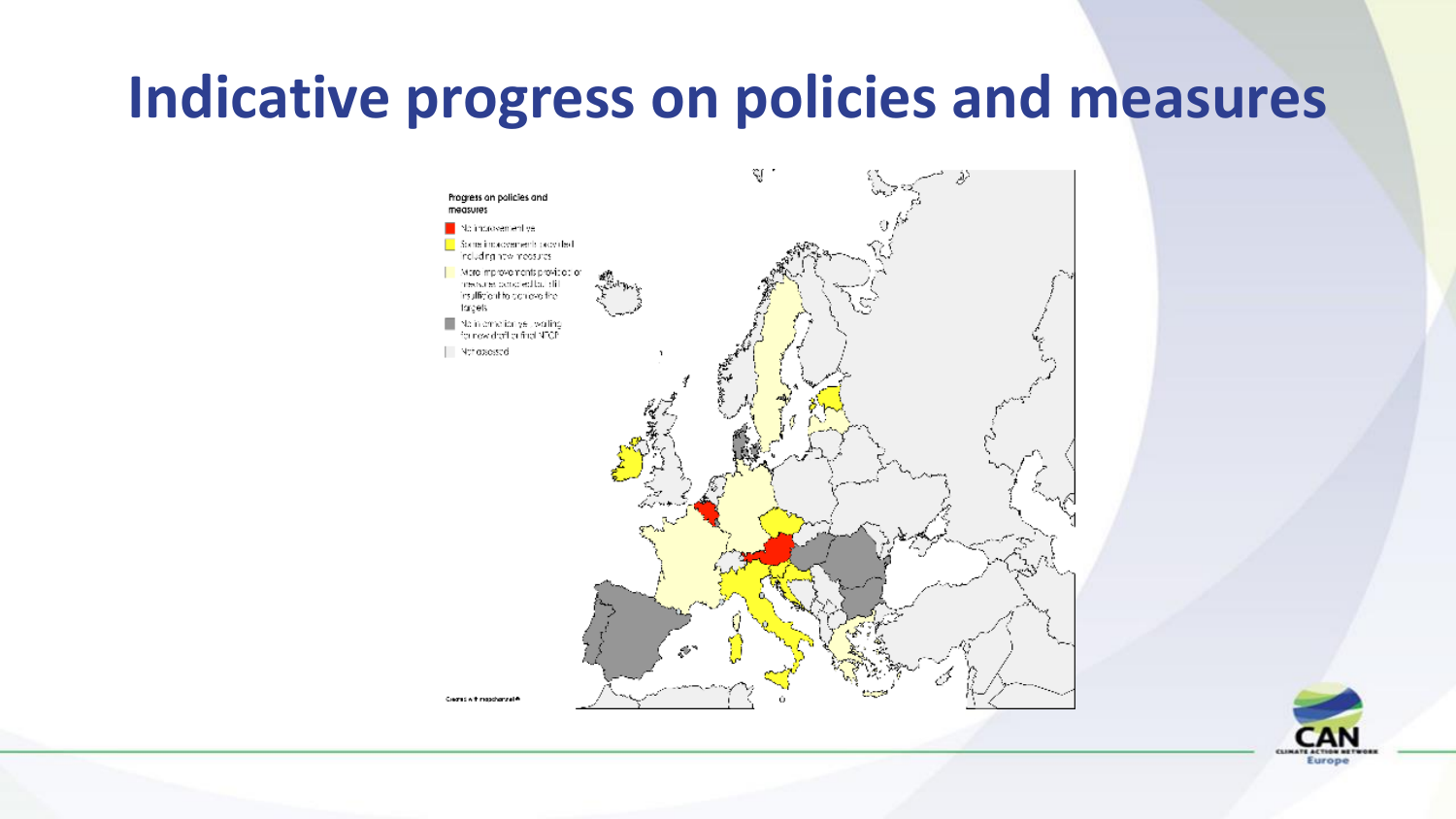## **Indicative progress on fossil fuel subsidies reporting**





Created with mapshorizer 5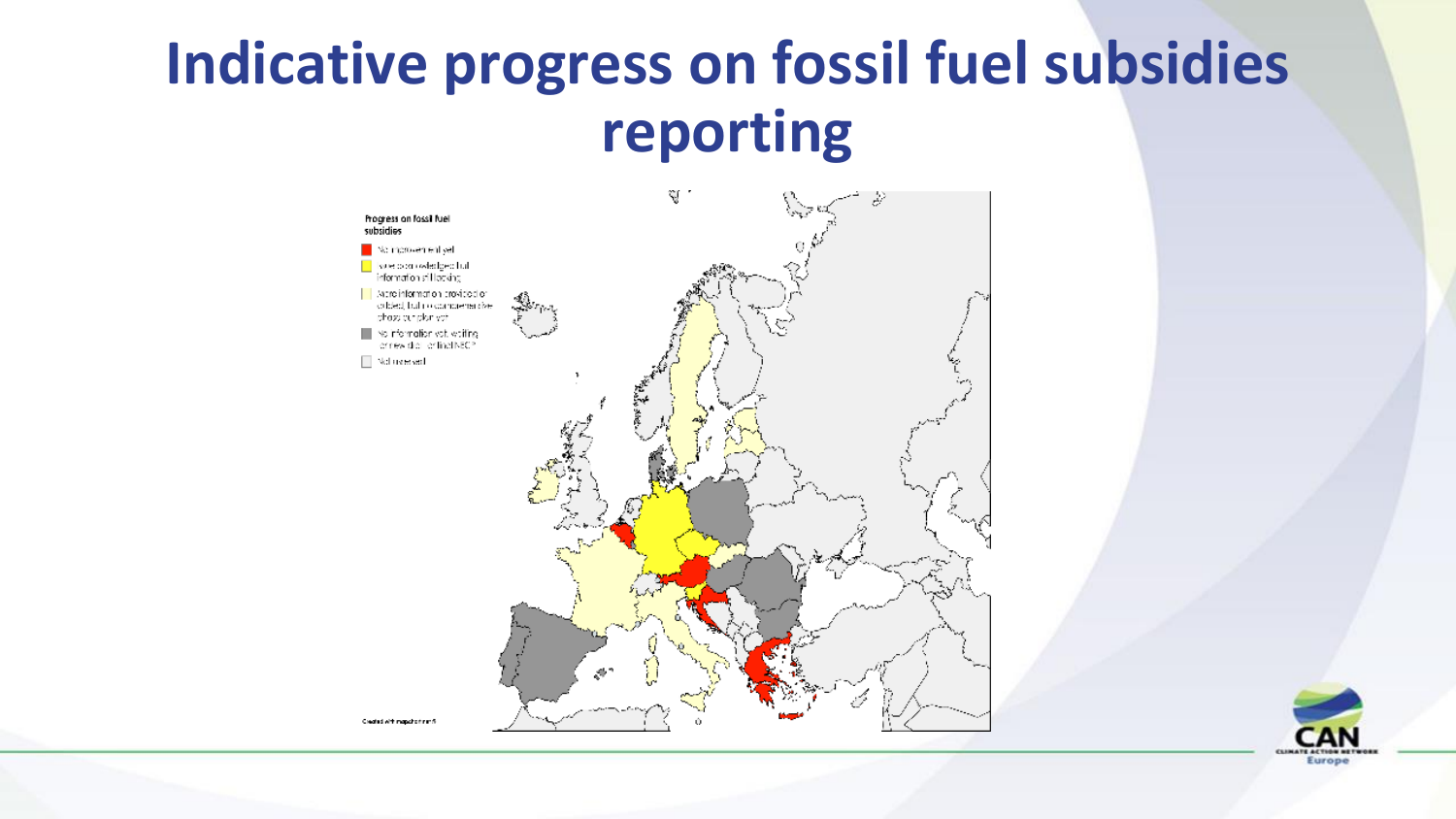## **Progress on Coal Phase out**

- France, Denmark, Ireland, Italy, Netherlands, Finland and Portugal have included coal phase out in draft NECPs
- Since then 3 more countries committed to phasing out coal: Greece, Hungary and Slovakia
- The vast majority of the remaining coal in 2030 will be located in just 5 Member States: Bulgaria, Czechia, Germany, Romania and Poland

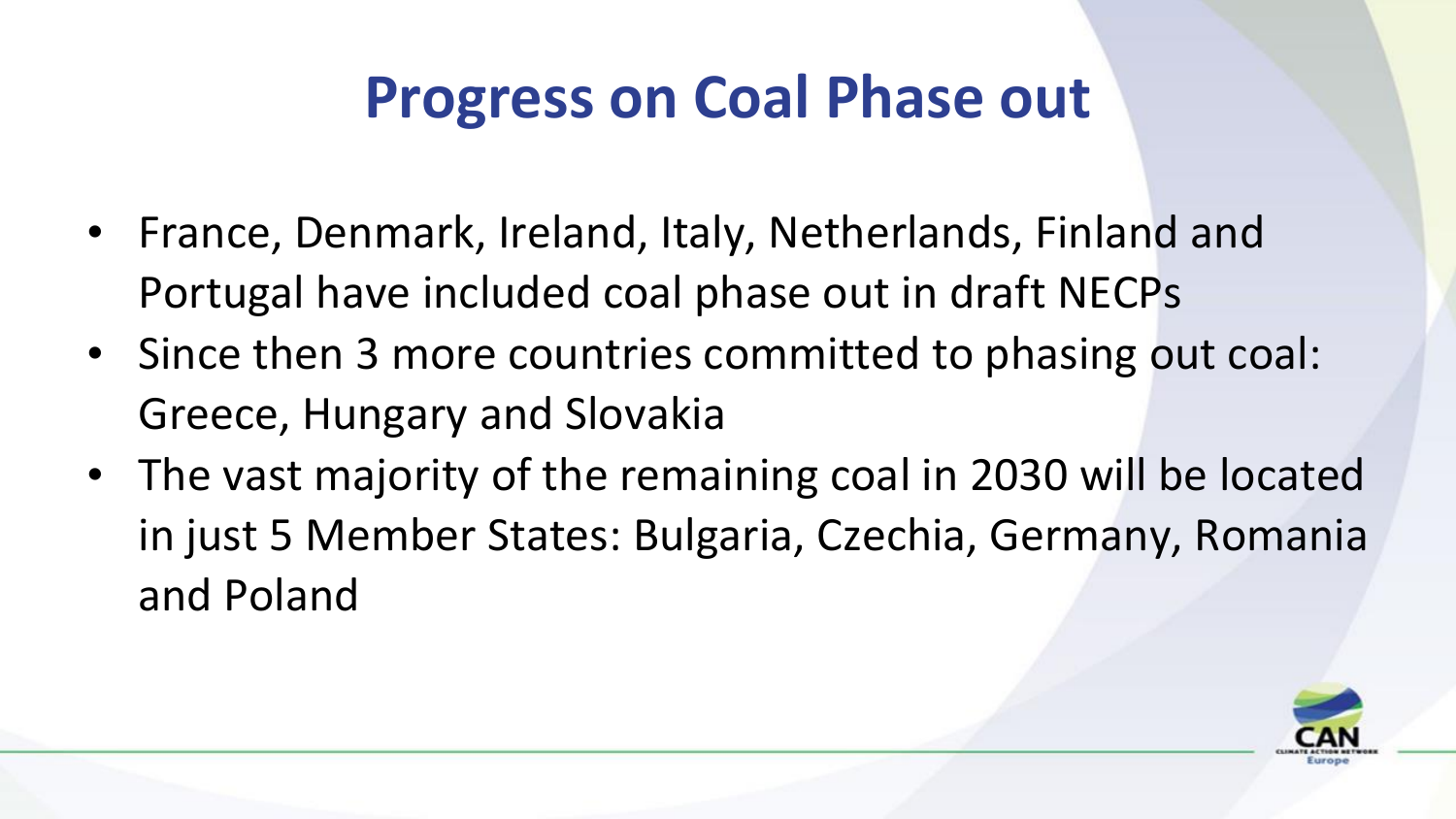# **Conclusions: still much work to be done!**

Overall, some progress has been made but additional effort will be needed to ensure that at least the EU's 2030 objectives are met, let alone the objectives of the Paris Agreement.

- All MS need to substantially increase their national 2030 emission reduction commitments and deliver the required reductions.
- Some progress has been made on the national renewable and energy efficiency contributions, but the risk of not closing the gap towards the EU 2030 energy targets remains, particularly for energy efficiency.
- Some progress has been made on policies and measures but more details are needed in all sectors.
- Three more countries have committed to phasing out coal by 2030. Vast majority of the remaining coal in 2030 will be located in 5 Member States.
- More information on fossil fuels subsidies is provided but comprehensive plans on how to clear them are still missing

Member States have still one month to ensure higher ambition in their final NECPs. The clock is ticking....